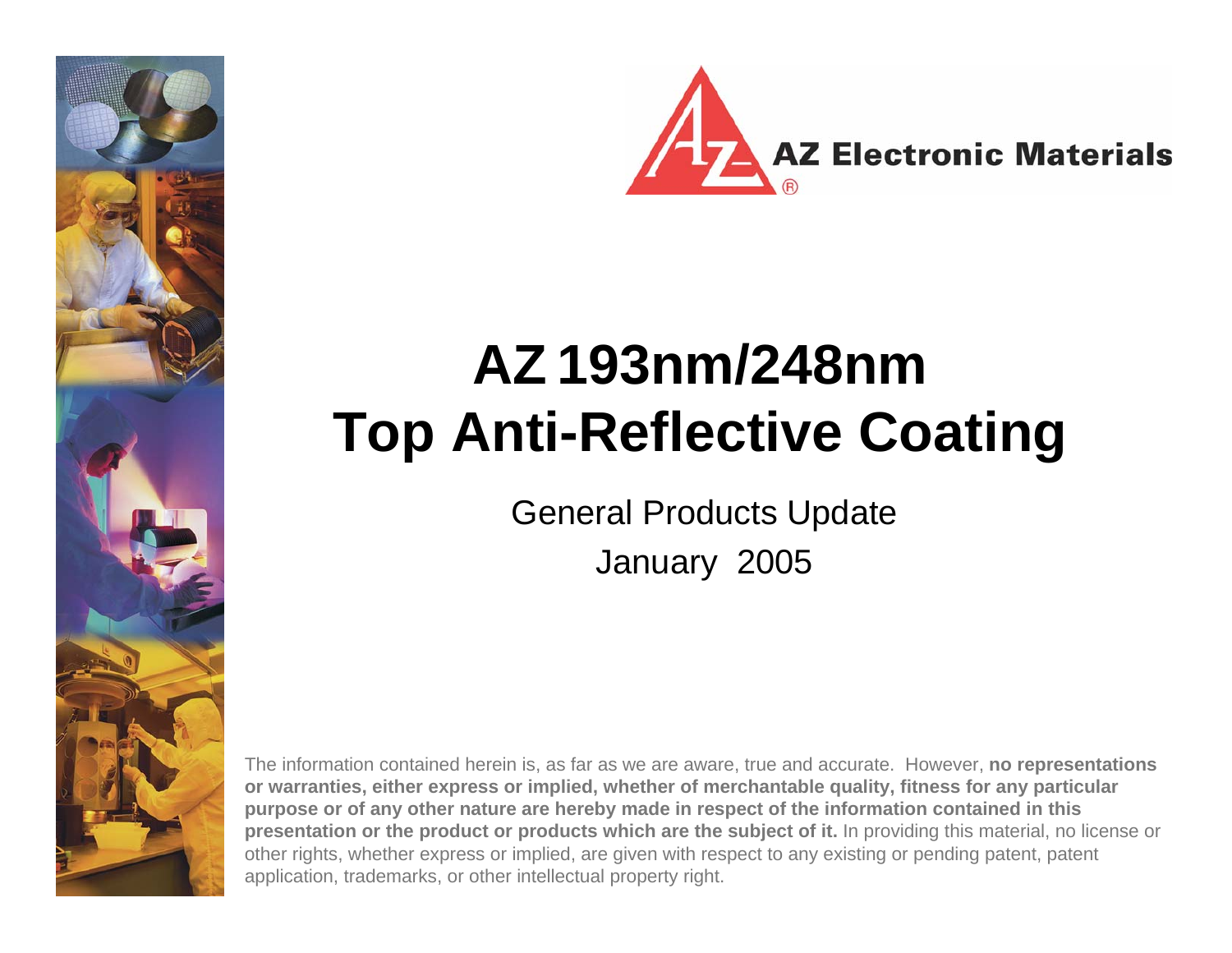## **AZ 193nm/248nm T.A.R.C. Series Category and Capability**

|                               | <b>AZ AQUATAR-III</b><br><b>Coating</b>                                              | <b>EXP AQUATAR-VIII-A</b><br><b>Coating</b>                           | <b>AZ AQUATAR-VI</b><br><b>Coating</b>                                               | <b>Experimental Material</b><br>(TBD)                 |
|-------------------------------|--------------------------------------------------------------------------------------|-----------------------------------------------------------------------|--------------------------------------------------------------------------------------|-------------------------------------------------------|
| <b>Application</b>            | 248nm Process                                                                        | 248nm Process<br>Applicable for<br><b>193nm Process</b>               | 193nm Process                                                                        | 193nm Process                                         |
| Features                      | <b>Existing</b><br><b>Standard Material</b><br>for 248nm Process<br>(POFS contained) | <b>Newly Developed</b><br><b>PFOS/A Free Material</b>                 | <b>Existing</b><br><b>Standard Material</b><br>for 193nm Process<br>(PFOS contained) | <b>Newly Developed</b><br><b>PFOS/A Free Material</b> |
| Refractive<br>Index           | n@248nm:1.43<br>k@248nm:0.00                                                         | n@248nm:1.44<br>(n@193nm:1.51)<br>k@248nm:0.00<br>( k@193nm : 0.0043) | n@193nm:1.45<br>k@193nm: 0.084<br>(n@248nm:1.44)                                     | n@193nm: 1.4x (TBD)<br>k@193nm: 0.0x (TBD)            |
| Coefficients<br><b>Cauchy</b> | $A = 1.381$<br>$B = 0.00647 \mu m^2$<br>$C = 0.00 \mu m^4$                           | $A = 1.3839$<br>$B = 0.0050346 \mu m^2$<br>$C = 0.00 \mu m^4$         | $A = 1.379$<br>$B = 0.00262 \mu m^2$<br>$C = 0.00 \mu m^4$                           | $A = (TBD)$<br>$B = (TBD)$<br>$C = (TBD)$             |

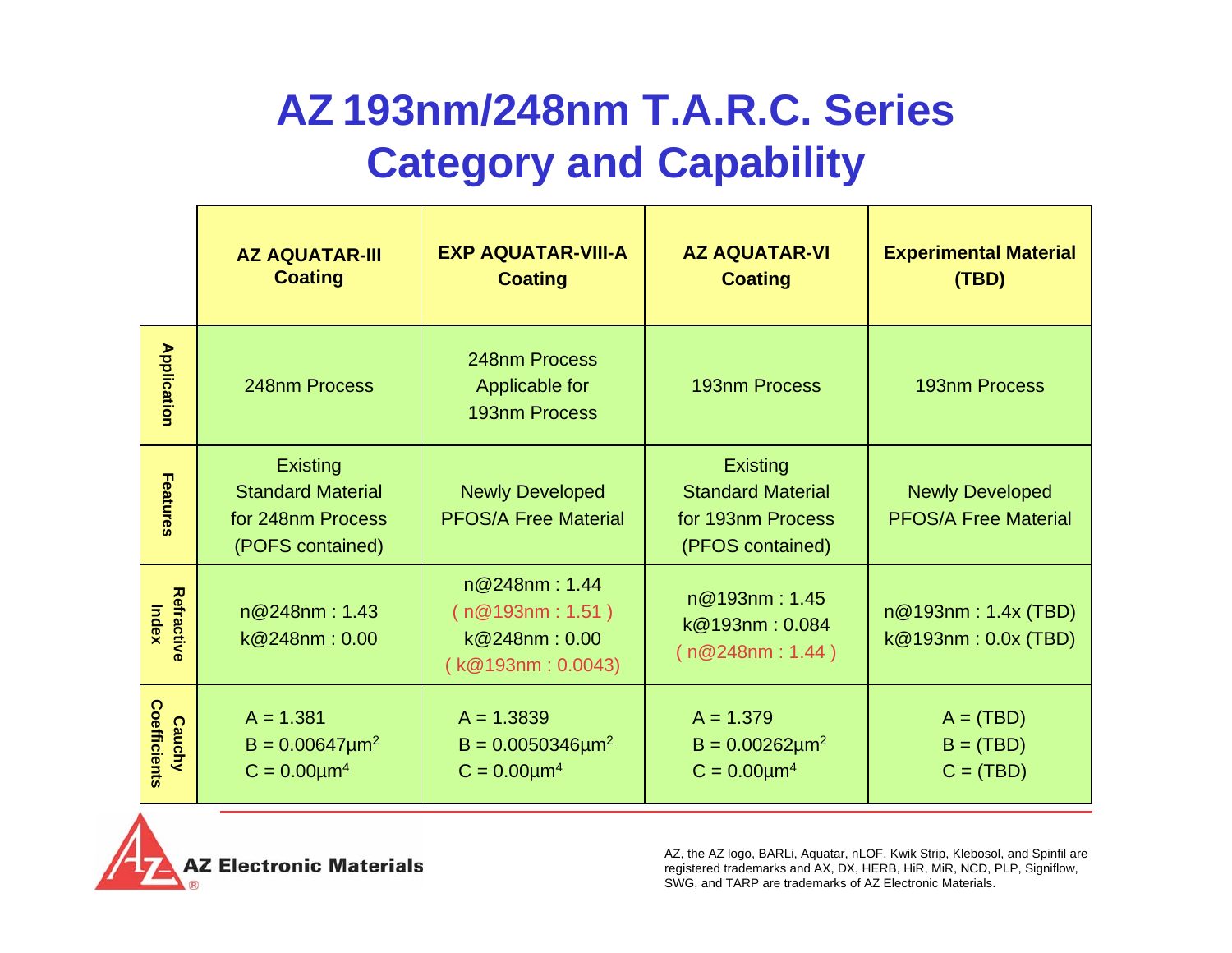## **AQUATAR-III & EXP AQUATAR-VIII-A Series Spin Curve**



Z Electronic Materials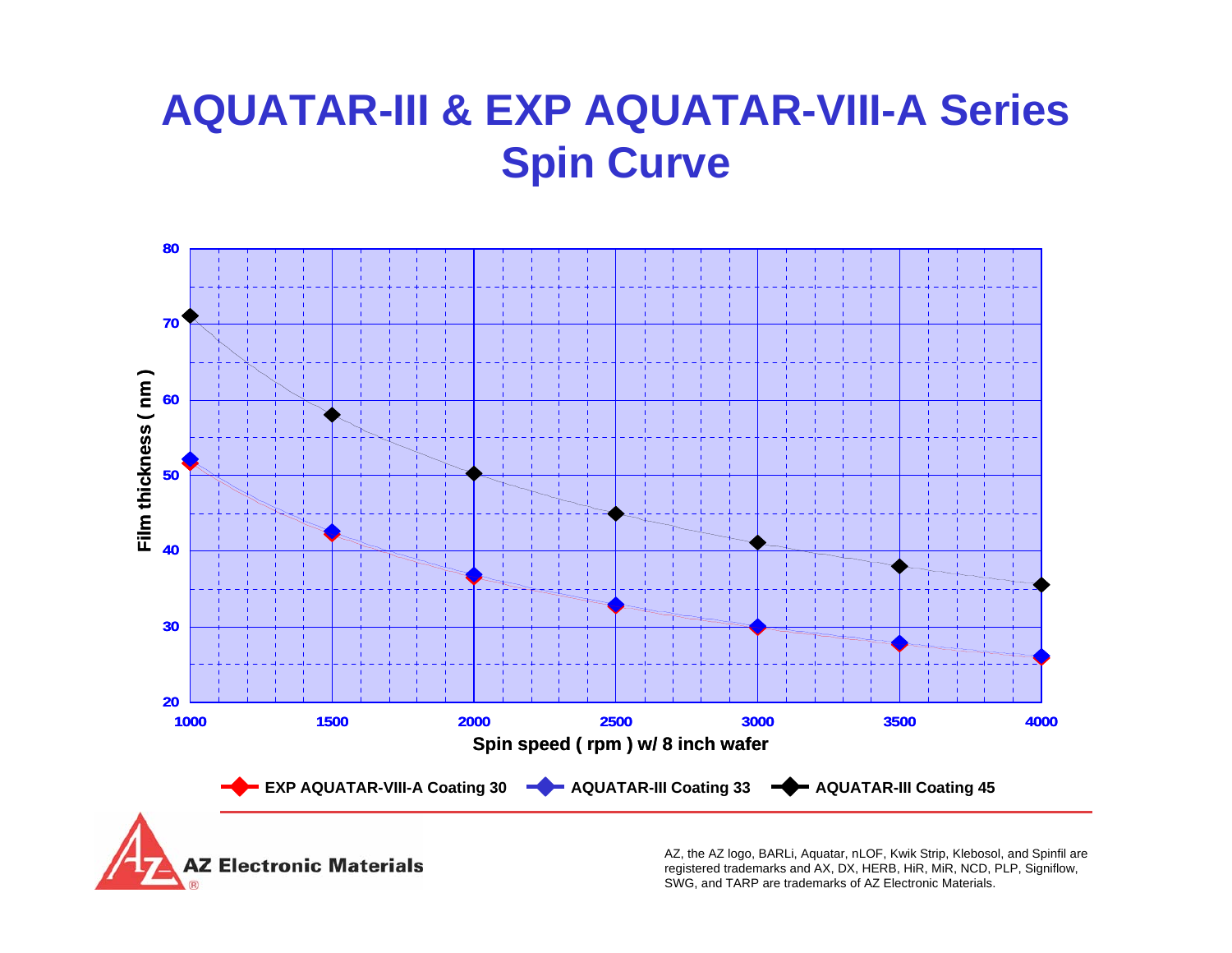## **Comparison of n/k value EXP AQUATAR-VIII-A vs. Competitive TARC**



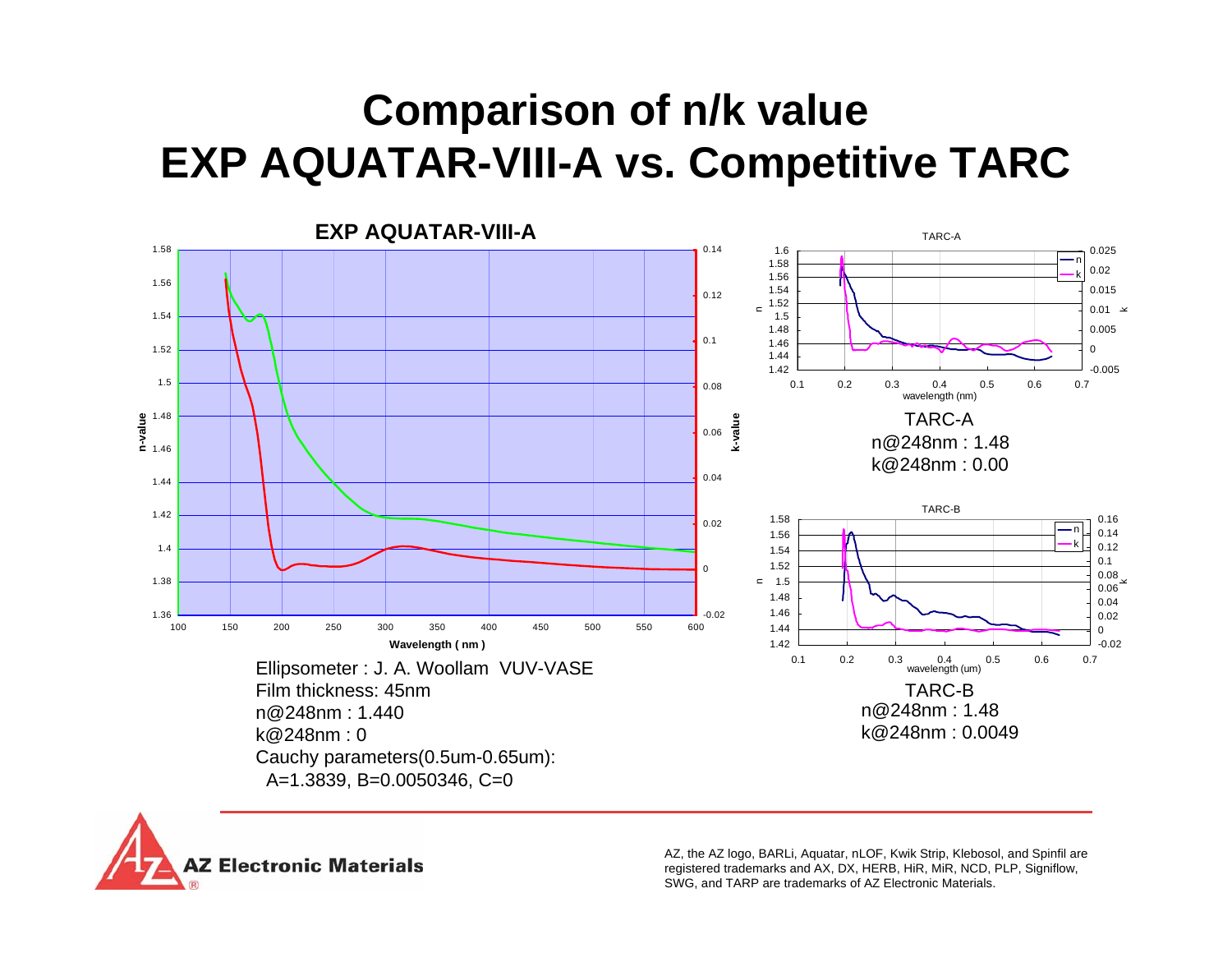## **Swing Suppression Effect**

**EXP AQUATAR-VIII-A vs. AZ AQUATAR-III**



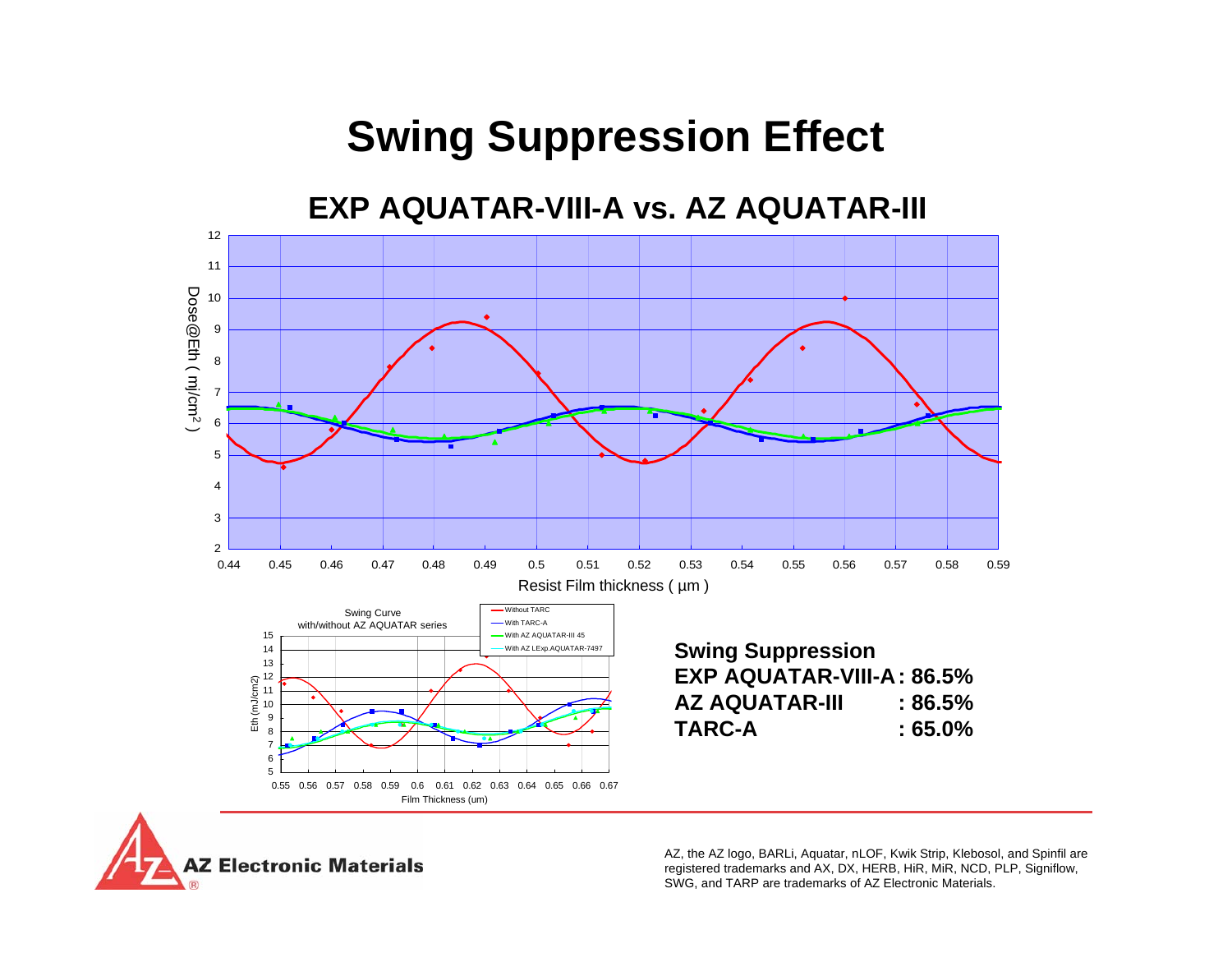### **EXP AQUATAR-VIII-A Resist Compatibility – Acetal Type**

#### **Line & Space Patterns : CD=180nm**

#### **w/o TARC**











#### **withAQUATAR-VIII-A**

#### **Process Conditions**

Film thickness : 45nm (TARC), 510nm (PR), 80nm (BARC) SB : 90ºC/60sec. (TARC), 90ºC/90sec. (PR),180ºC/60sec. (BARC), PEB : 110ºC/60sec Exposure : 0.63NA/0.65sigma, Mask : Binary, Development : 2.38%TMAH 60sec.

#### **Contact Patterns : CD=200nm**

**w/o TARC**

#### **withAQUATAR-VIII-A**







Film thickness : 45nm (TARC), 585nm (PR), 80nm (BARC) SB : 90ºC/60sec. (TARC), 90ºC/60sec. (PR),180ºC/60sec. (BARC), PEB : 120ºC/60sec Exposure : 0.63NA/ 1/2annular, Mask : HT-PSM, Development : 2.38%TMAH 60sec. **Process Conditions**

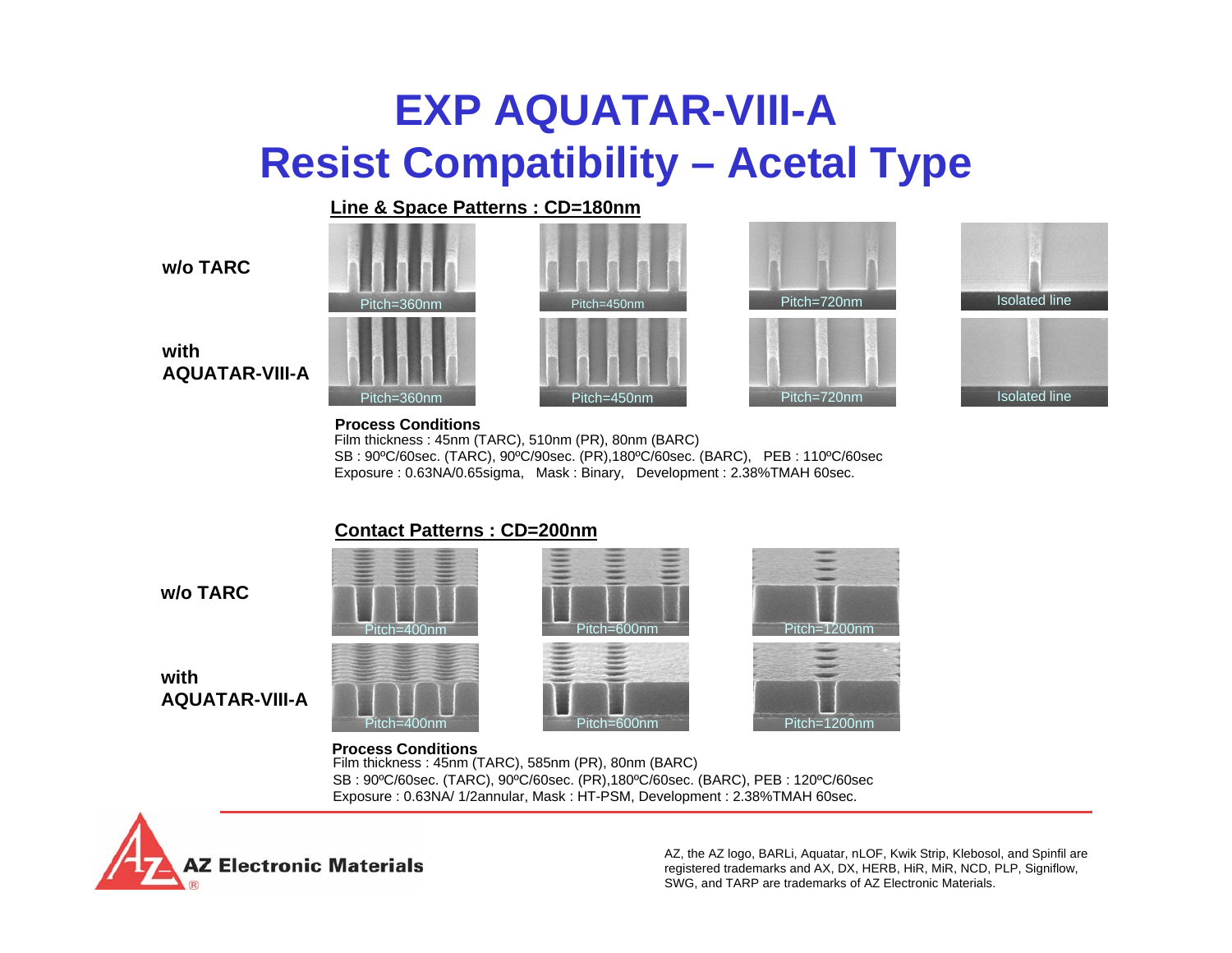## **EXP AQUATAR-VIII-A Resist Compatibility – ESCAP Type**

#### **Line & Space Patterns : CD=180nm**

| w/o TARC |
|----------|
|----------|













#### **withAQUATAR-VIII-A**

#### **Process Conditions**

Film thickness : 45nm (TARC), 540nm (PR), 80nm (BARC) SB : 90ºC/60sec. (TARC), 130ºC/60sec. (PR),180ºC/60sec. (BARC), PEB : 110ºC/60sec Exposure : 0.63NA/0.65sigma, Mask : Binary, Development : 2.38%TMAH 60sec.

#### **Contact Patterns : CD=200nm**

**w/o TARC**

**withAQUATAR-VIII-A**







#### **Process Conditions**

Film thickness : 45nm (TARC), 522nm (PR), 80nm (BARC) SB : 90ºC/60sec. (TARC), 120ºC/90sec. (PR),180ºC/60sec. (BARC), PEB : 130ºC/60sec Exposure : 0.63NA/ 1/2annular, Mask : HT-PSM, Development : 2.38%TMAH 60sec.

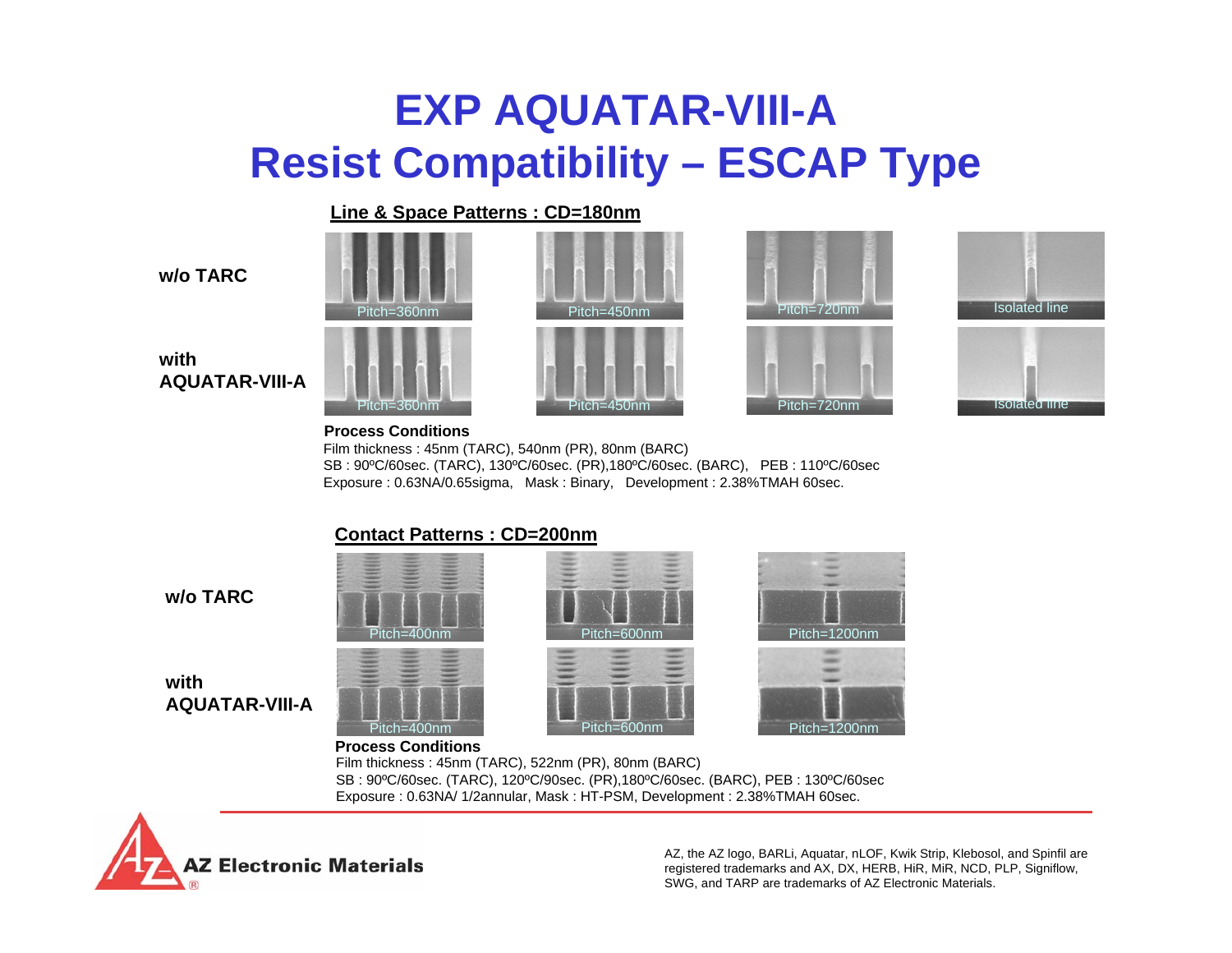## **AZ AQUATAR-III Coating CD Uniformity Improvement Effect**

### **without AZ AQUATAR-III**



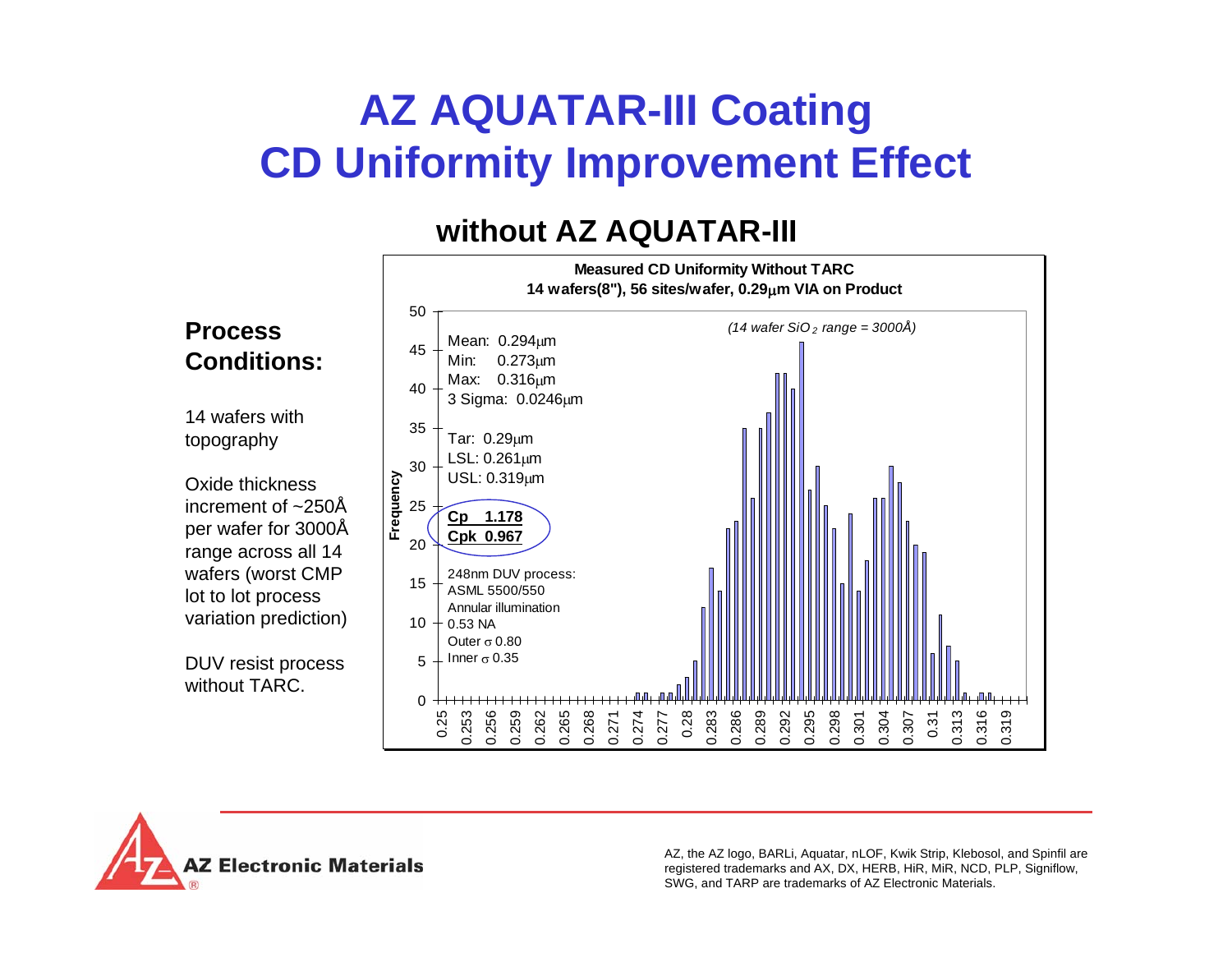## **AZ AQUATAR-III Coating CD Uniformity Improvement Effect**

### **without AZ AQUATAR-III**



### *70% Improvement in Cpk*

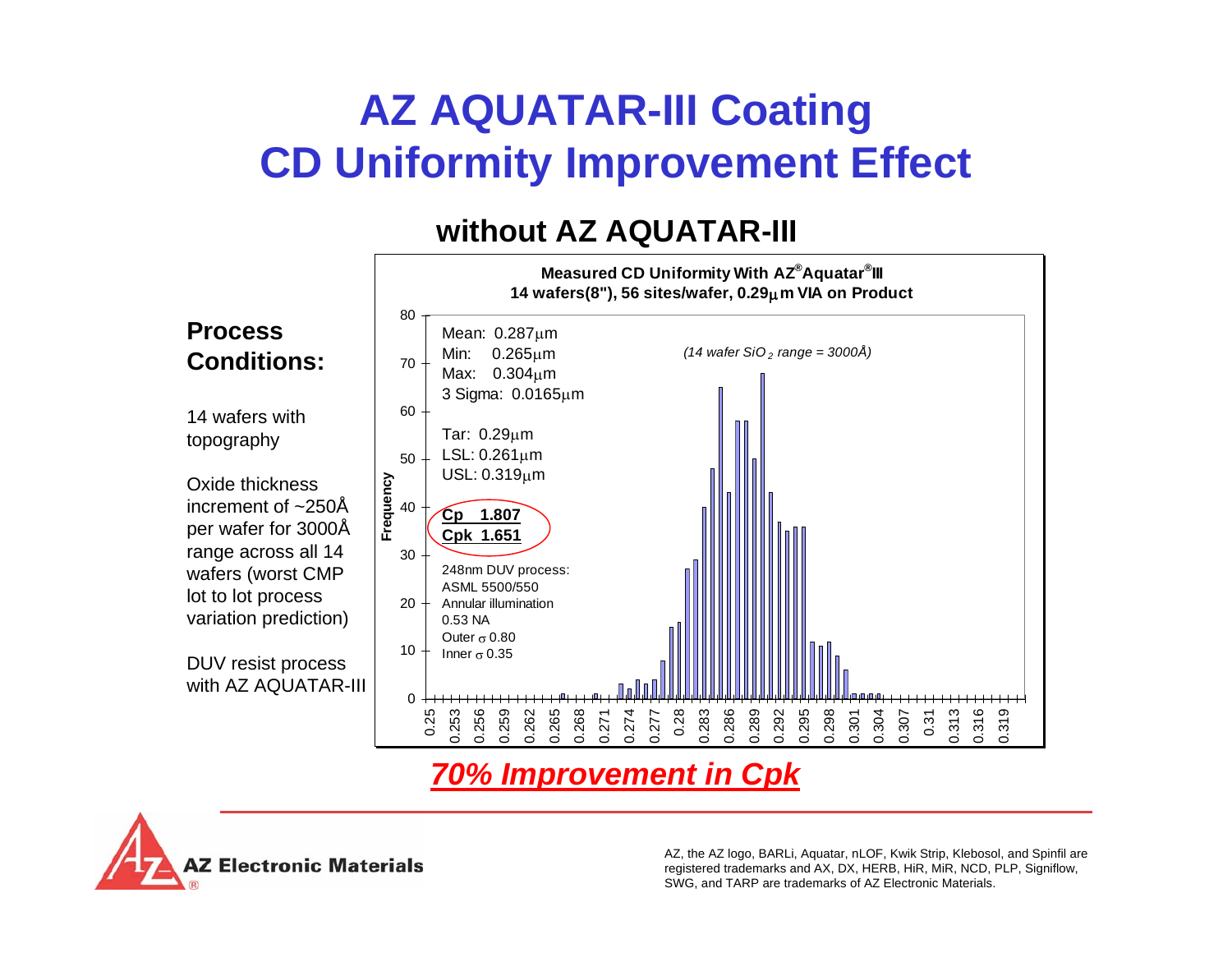### **AZ AQUATAR-VI-A Series Spin Curve**



**AZ Electronic Materials**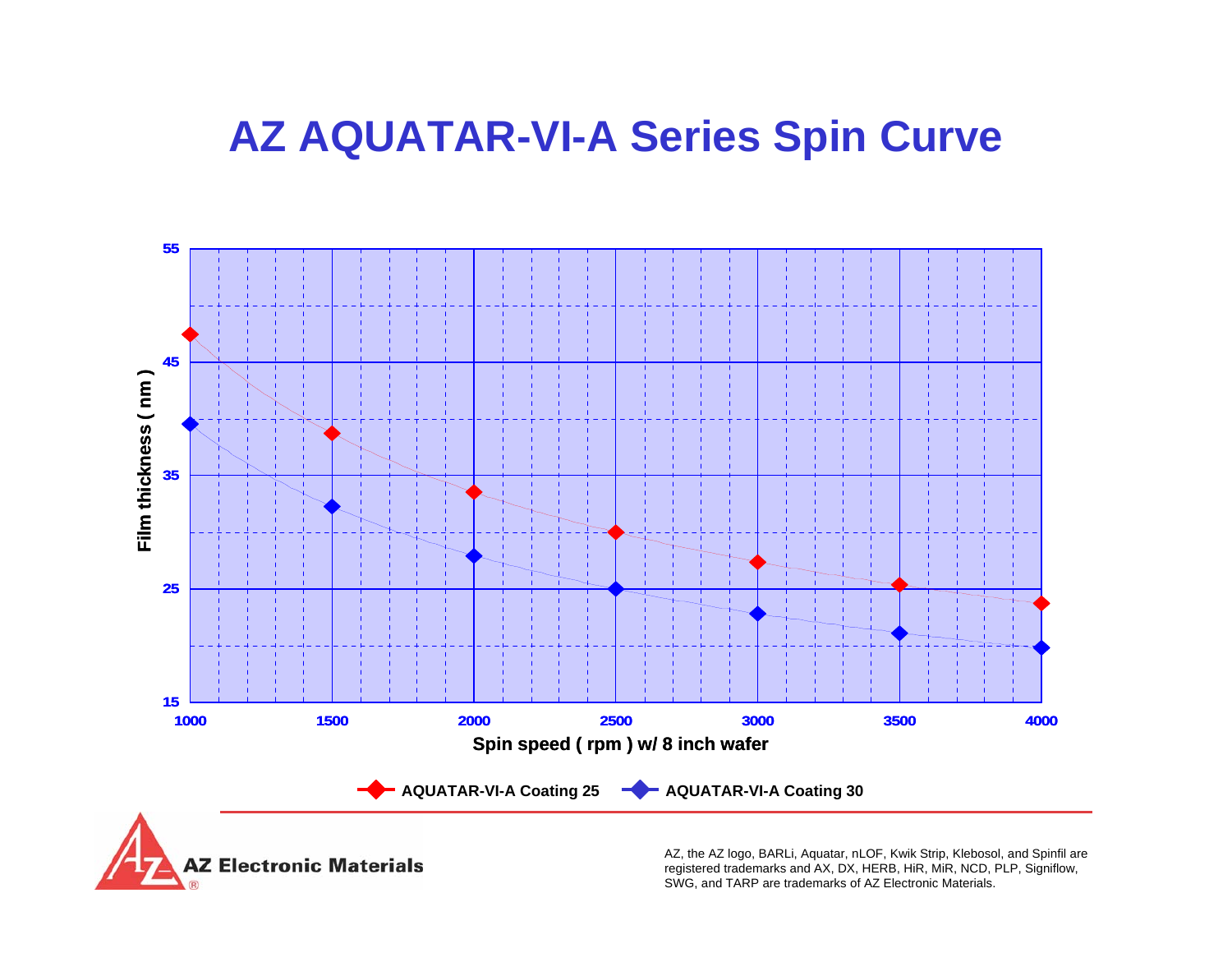### **Optical Parameters, n/k value**